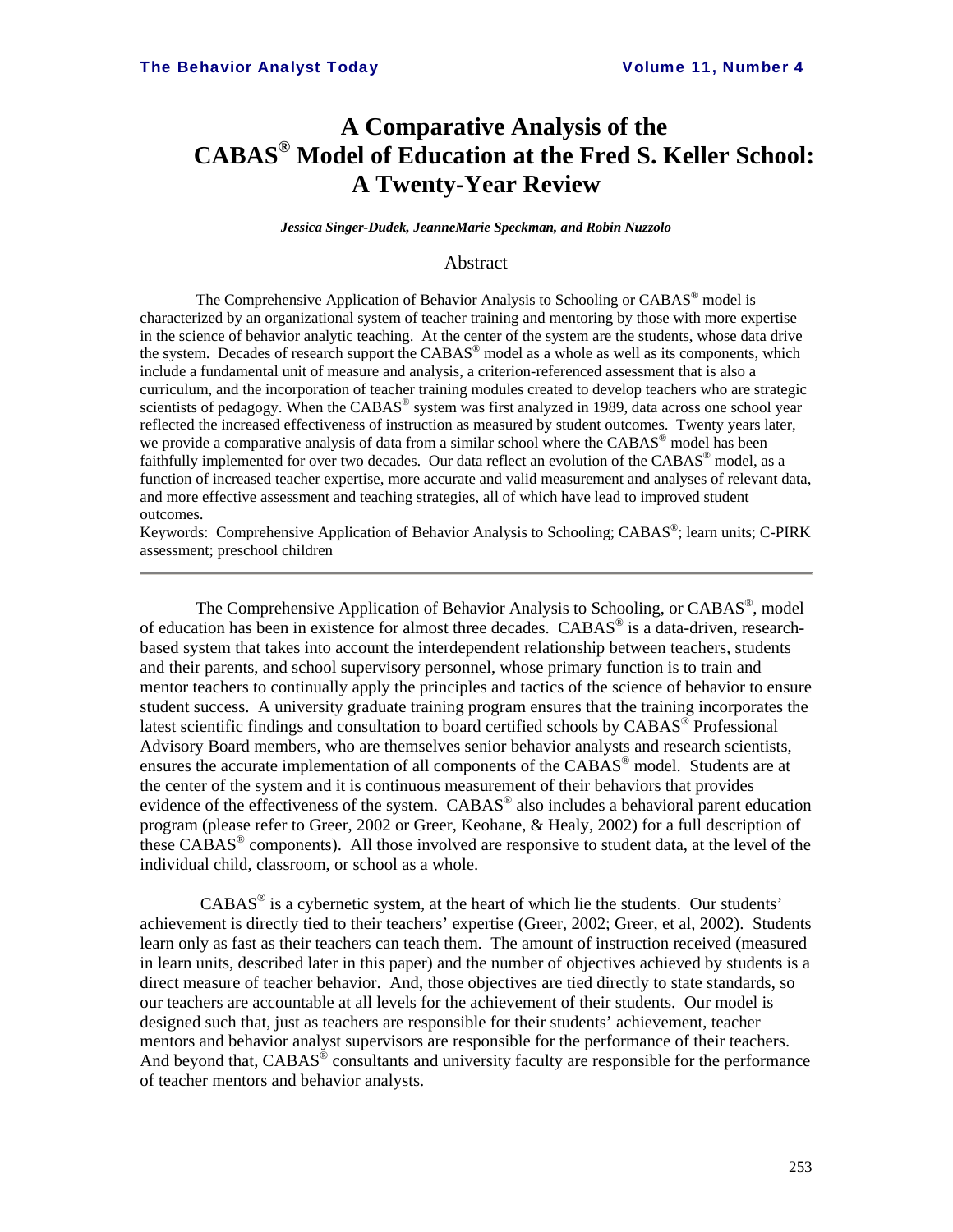CABAS® meets the criteria set forth by the No Child Left Behind act (NCLB), including: 1) accountability for results, as evidenced by a set of measures reflecting both teacher and student performance across the entire school year, 2) scientifically-based instruction, as evidenced by the use of tactics from the research literature of the science of behavior, 3) highly qualified teachers and teaching assistants, accomplished through a three-tiered personalized system of instruction that includes a teacher training and observation component as well as other outcome-based measures of teacher expertise, and 4) assessment of individualized student progress**,** including the use of criterion-referenced assessments and curricula tied to state standards.

The  $CABAS^{\circ}$  model also contains components which meet the definition of a Response to Instruction Model (RTI) (Vaughn & Fuchs, 2003) in that 1) all students are assessed for repertoires and capabilities, 2) responses to instruction are monitored, 3) data are analyzed and a course of action is determined, 4) all decisions regarding interventions are individualized to the specific student and 5) the integrity of the implementation of tactics is closely monitored. Interventions in an RTI model are multi-tiered, with students who are not responding to intervention moving to a more rigorous or simply different tier of intervention. Our decision analysis protocol, described later in this paper, was designed to analyze learning problems within the context of the instructional setting and, in response, implement appropriate tactics based on where the learning problem existed (e.g., lack of prerequisite skills; motivation, instructional history, conditioned reinforcement).

In summary, the CABAS<sup>®</sup> model of education employs a science of pedagogy to all aspects of teaching and learning. Our students succeed because their teachers succeed. Our teacher training system ensures this. The following is a descriptive and comparative summary of the variables associated with the CABAS® model of schooling and their effects on student outcomes after 20 years of implementation in one preschool. This paper reflects the evolution of CABAS® at the Fred S. Keller School.

# **The Evolution of an Effective Behavior Analytic Preschool Program**

The Fred S. Keller School was established in 1986 with an enrollment of 3 preschool children as a program geared towards educating young children from low socio-economic backgrounds with behavior disorders. At the start of the 1988-1989 school year, the population of students had shifted as the need in the community changed. The number of students being referred with a diagnosis of autism and pervasive developmental disorder had dramatically increased and, as a result, the enrollment grew to 66 half-day students by year's end. During this school year, many components of the  $CABAS^{\circledcirc}$  model as it exists today were already in place. Some of these included 1) direct and frequent measures of student performance, including schoolwide data analysis and public posting of data 2) direct and frequent measures of teacher performance, known as "teacher observations," 3) a behavioral assessment and curriculum entitled the Preschool Inventory of Repertoires for Kindergarten (PIRK) which records students' performance under varying conditions, 4) a Personalized System of Instruction for teacher training modules, and 5) application of research-based tactics from the literature of the science of behavior.

Over the past 20 years, advances in the science of behavior and the results of research conducted across all of the CABAS® programs worldwide have led to improved teaching procedures and measures of that instruction, more effective teacher training tools, a more comprehensive assessment of student repertoires and subsequent objectives, and, so it follows, better outcomes for students.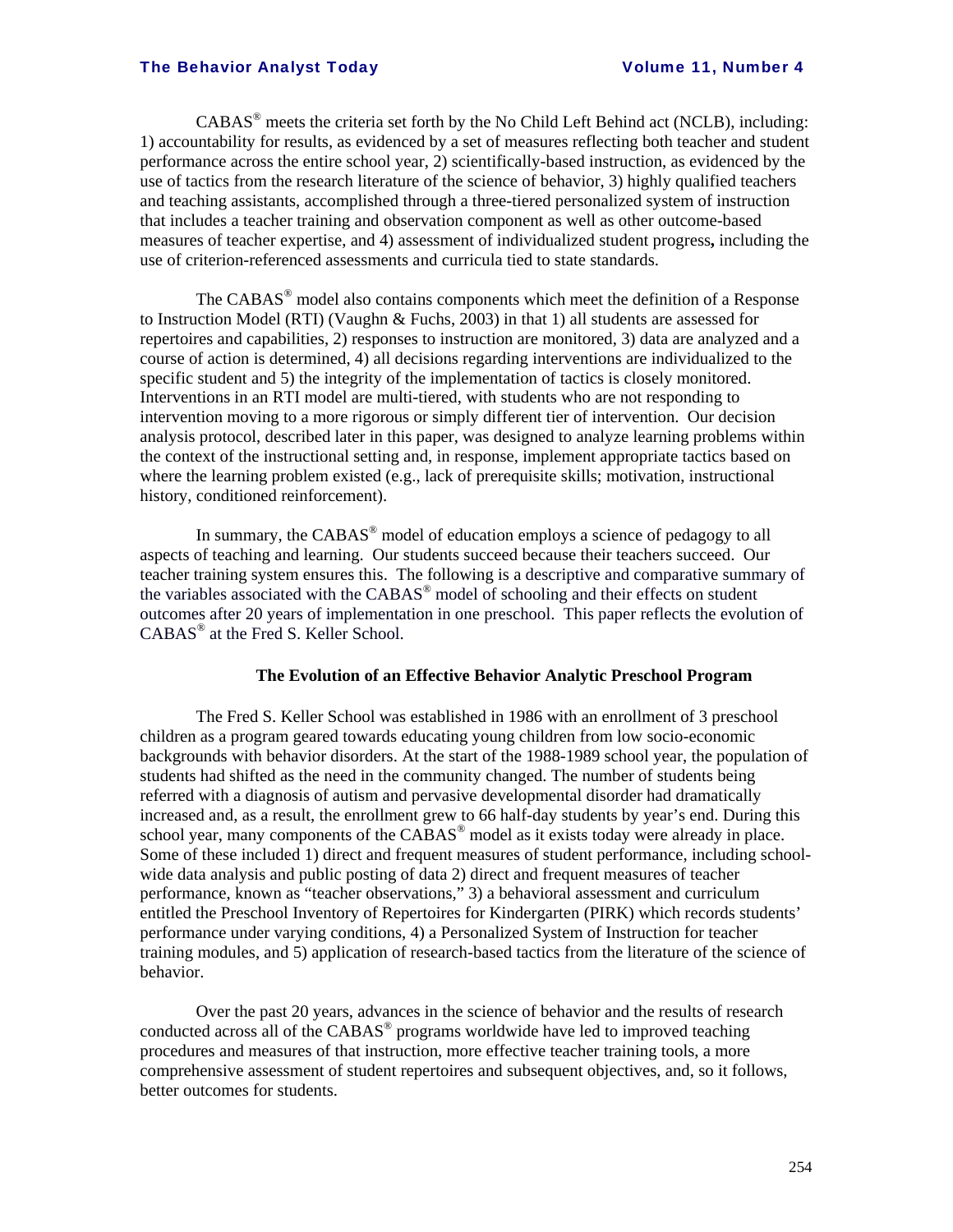# **New or Improved CABAS® Components**

The effectiveness of the Comprehensive Application of Behavior Analysis to Schooling (CABAS®) model is not new and has been reported in the seminal research on the model, including a sustained analysis of the model (Selinski, Greer, & Lodhi, 1989), a functional analysis of the model (Greer, McCorkle, & Williams, 1991), and a systematic replication of the CABAS<sup>®</sup> model at a school in Italy (Lamm & Greer, 1991). While it has been almost 20 years since an experimental analysis of the effectiveness of  $CABAS^{\circ}$  schools as a whole has been published, numerous studies have confirmed the success of many of the components of the model. What follows is an overview of those systematic changes or additions to the system over the past 20 years that we believe have had the most impact on the effectiveness of our program and the outcomes of our students.

#### **The learn unit**

One of our model's basic tenets is at once a method for delivering instruction, a unit of measure, and a basis for analysis of student learning. The learn unit (Albers & Greer, 1992; Greer & McDonough, 1999) involves an interaction between a teacher (or teaching device such as a computer) and a student. The teacher presents unambiguous, clear, and complete instructions or antecedents, the student responds accordingly, and the teacher then delivers a consequence, which comes in the form of either reinforcement (praise, points, check marks) or an error correction procedure. Studies have shown that students learn four to seven times more when learn units are in place than when they are absent or incomplete (Albers  $\&$  Greer, 1991; Ingham & Greer, 1992; Selinske et al., 1991). In some regular education settings, students wait 30 minutes for a learn unit (Greer, 1994). In  $CABA\overline{S}^{\otimes}$  settings, learn units occur on average four times per minute. Each teacher-presented learn unit consists of at least two three-term contingencies for the teacher and one for the student that interlock, such that the teacher responds to the student's behavior and, in turn, the student responds according to the teacher's behaviors. Note the following example: A student is looking at the teacher (teacher antecedent), the teacher asks the question, "What is the sum of 2 and 4?" (teacher behavior + student antecedent), the student responds, "6" (student response + teacher consequence/ teacher antecedent), the teacher says, "That is the right sum" (student consequence + teacher behavior), end of the learn unit (teacher consequence). Systematic observation of learn unit presentations by trained observers can result in analysis and subsequent identification of the source of instructional difficulties.

## **Teacher Performance Rate Accuracy (TPRA) scale**

In CABAS® programs we measure the accuracy of and rate with which teachers present learn units to students. The teacher observation system that existed in 1988 has become a training and evaluation tool known as the Teacher Performance Rate and Accuracy Scale (TPRA). The TPRA observation, conducted by behavior analyst supervisors or Master Teachers who are training junior teachers and teaching assistants, ensures that intact, flawless learn units are presented at appropriate rates to support active student responding (Ingham & Greer, 1992; Ross, Singer-Dudek, & Greer, 2005). Increasing the number of errorless TPRAs has been shown to increase the accuracy with which students respond (Ingham & Greer, 1992). During a TPRA observation, the observer collects data on the student's responses, records the antecedents and consequences presented by the teacher (as correct or incorrect) and records the time it takes for the teacher to complete the target program. Errors or other problems contributing to instructional difficulties may occur in the teacher's instructional stimuli or delivery of the antecedent, the response from the student, or the consequence from the teacher (e.g., reinforcement or correction errors or omissions) and can be identified, and thus corrected, at any time during an instructional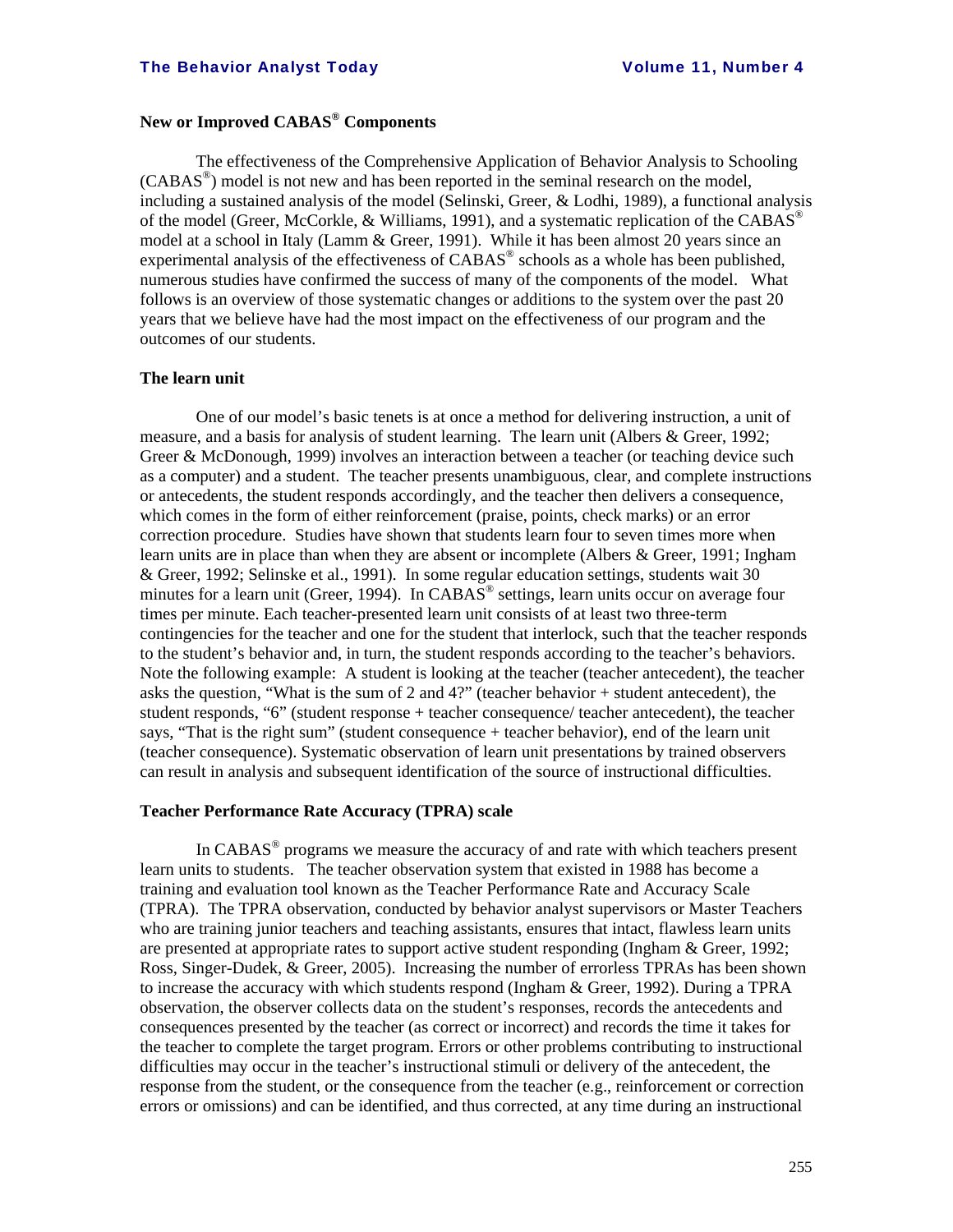session. The TPRA observation procedure is at once an evaluative measure as well as a diagnostic tool.

#### **Decision-tree protocol for data analysis**

The learn unit is not only the fundamental method of presenting instruction and consequating student responses. It is also a unit of analysis. As students respond, teachers continually measure and record their responses. These data are then immediately graphed for further analysis using a decision-tree protocol (Keohane & Greer, 2005), which did not exist in the 1988-1989 school year. When a student's data do not demonstrate learning (a steep, ascending trend in correct responses) a well-trained teacher or observer can immediately spot the problem and analyze what is impacting the student's progress. The problem may lie in the teacher's antecedent or instructional materials, the student's instructional history or the topography of the response, or the problem may lie with motivational or reinforcement events. The data decision analysis protocol includes algorithms for when to intervene and make decisions relative to a student's performance. First- and second-level decisions include noting when a child has met criterion for a certain objective, identification of an ascending trend indicating student learning, or when the data demonstrate a descending or no trend. Higher-level decisions include analysis of where the problem may lie within the context of the learn unit, subsequent implementation of relevant tactics from the literature of the science to remediate learning difficulties, and further analysis to determine whether the tactic was successful or whether a different tactic is warranted.

## **C-PIRK assessment**

The *Preschool Inventory of Repertoires for Kindergarten* (PIRK) was originally developed in 1986 to assess 190 behaviors across 6 major categories and 11 sub-categories (See Table 1). This was the version of the PIRK used during the 1988-1989 school year. Several versions of the PIRK have been implemented over the years, as the number and scope of repertoires to be assessed has evolved. Today, the *CABAS*® *International Curriculum and Inventory of Repertories for Preschool through Kindergarten* (2009) or C-PIRK is the assessment tool administered to Early Intervention and Preschool students in CABAS<sup>®</sup> programs upon enrollment and at regular intervals for the duration of their time in the program. In fact, a recent study found that children who were assessed and instructed according to the repertoires found in the C-PIRK improved in the areas of communication, social skills, adaptive behaviors, and daily living skills and were better prepared to succeed in mainstream educational settings, compared to their counterparts who received different types of instruction (Waddington & Reed, 2009).

The C-PIRK also serves as the individualized curriculum for each student. The C-PIRK assesses 301 objectives across 4 major categories, 6 subcategories, and numerous classes of behaviors divided even further. Each repertoire is fully defined and includes a criterion for mastery. Students are assessed on each repertoire in the C-PIRK and those repertoires that are identified as missing are targeted for instruction.

# **Teacher training modules and the CABAS® rank system**

The teacher training modules used today were in place 20 years ago. While the content and structure of their components has evolved, the basic tenets of what constituted effective teacher performance and measures of that performance were in place during the 1988-1989 school year. In CABAS<sup>®</sup> schools, we train our teachers using a Personalized System of Instruction across three types of repertoires—those involving 1) content expertise of the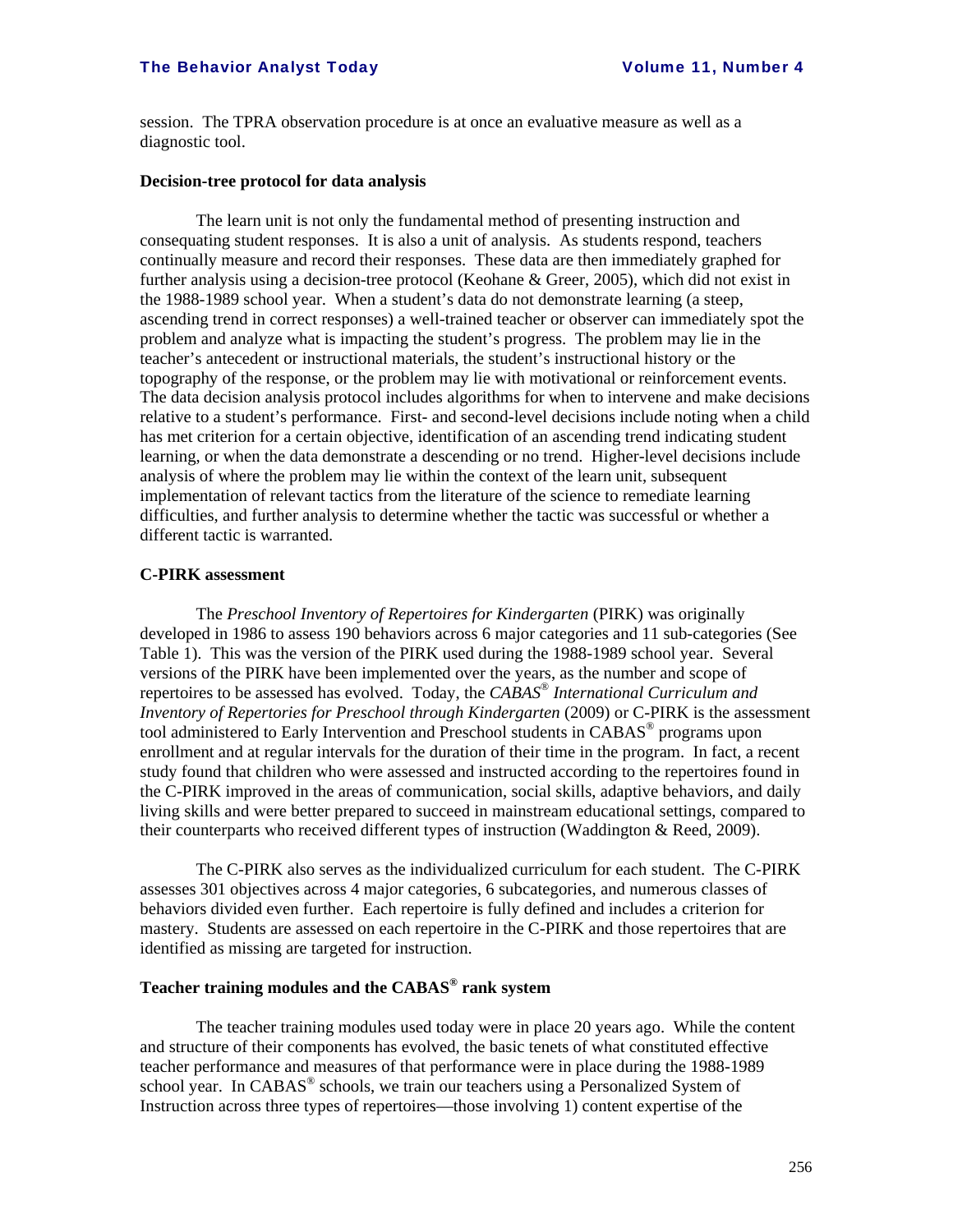principles and tactics of the science of behavior, 2) application expertise, involving the delivery, consequation, measurement, and graphic display of instruction and student responses to instruction, and 3) analytic expertise, involving analysis of instructional difficulties and applications of scientific tactics to ensure student success. Assessment of student performance is ongoing and part of teaching, not something that is conducted infrequently or indirectly. Teachers always know where their students stand in terms of meeting state and individualized objectives and are therefore directly accountable to students, parents, and school districts. In fact, a recent Columbia University dissertation found that the only factor correlated to student achievement in our CABAS<sup>®</sup> system was teacher rank, or level of expertise. Factors found to have no correlation included teacher education, years of experience, inservice training, and selfefficacy (Scherzo, 2010).

# **Research Contributions to the Evolution of the CABAS® Model**

It is likely that the additional components introduced to the CABAS® model over the years have contributed significantly to increases in our students' acquisition rates from 20 years ago and to the stability of their rates across weeks throughout the school year. Our assessments and curricula have been heavily informed by recent findings in the behavioral literature. Specifically, research that has most impacted our curriculum, in addition to those mentioned above (the learn unit, TPRA, and decision protocol), falls under the following broad categories: Verbal Behavior, Observational Learning, Conditioned Reinforcement, and Naming and Multiple Exemplar Instruction (MEI). Over 50 published research studies, more than 25 conceptual papers and books, and over 50 doctoral dissertations have come out of research conducted in CABAS**®** schools, many of them at the Fred S. Keller School, in the past 20 years across these and other topics in both the applied and basic science of behavior. Please visit www.cabasschools.org for a complete listing of all publications.

#### **Verbal Behavior Development Theory**

Verbal Behavior Development Theory or VBDT (Greer, & Keohane, 2005) has been integral in changing the way we assess and teach our students over the past several years. Specifically, what recent research has told us about language acquisition has greatly impacted our ability to assess and improve or even induce crucial verbal developmental capabilities to allow children to progress through levels of verbal behavior never before thought possible. From the many experiments that have been conducted on Naming (Horne  $&$  Lowe, 1996; Lowe, Horne  $&$ Hughes, 2005; Greer et al, 2005; Gilic, 2005; ), we know that children who have this capability may learn up to four operants when they are only directly taught one. Further, the Naming capability allows children to learn language incidentally.

A wealth of research on Naming has led to system-wide assessment of whether this capability is missing and, when applicable, instruction leading to its instantiation for all of our students (Fiorile & Greer, 2007; Greer, Stolfi, Chavez-Brown, & Rivera-Valdes, 2005; Greer, Stolfi, & Pistoljevic, 2007; Greer & Speckman, 2009; Greer, Yuan, & Gautreaux, 2005; Speckman, Park, & Greer, 2007). The type of instruction responsible for the induction of the Naming capability involves multiple exemplar experiences that result in the transfer of stimulus function. Thus, multiple exemplar instruction, or MEI, has become a standard method of instruction for our students. Recent research has shown that MEI has been effective in inducing relational responding across such repertoires as mands and tacts (Nuzzolo-Gomez & Greer, 2004), oral and written spelling (Greer, Yuan & Gautreaux, 2005), and novel verb usage (Greer & Yuan, 2004), to name a few.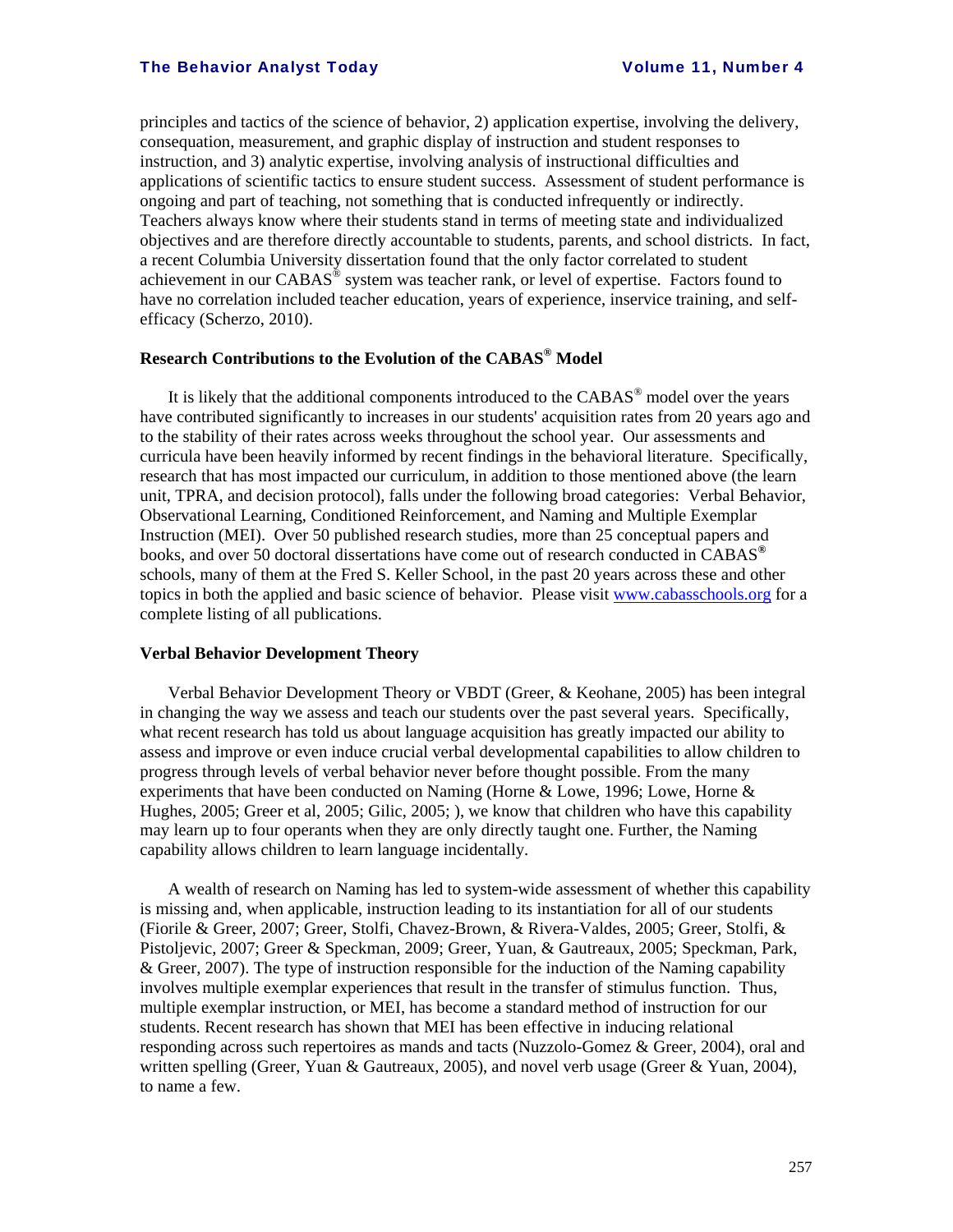We also know now that those children who have prerequisite skills such as observing repertoires and listener literacy can benefit greatly from the above-referenced multiple exemplar procedures, but for those children who are lacking such capabilities, verbal capability protocols have been introduced. By identifying early developmental cusps and capabilities and having children progress through these protocols, children have mastered goals more quickly (Greer  $\&$ Keohane, 2005; Greer & Ross, 2008; Keohane, Delgado, & Greer, 2009; Keohane, Luke, & Greer, 2008). The findings from these research studies have resulted in improvements in relevant components of the CABAS**®** model, as reflected in the results reported herein.

#### **Results of our Comparative Analysis**

We present comparative data from the 1988-1989 school year and data taken 20 years later in the 2008-2009 school year. The purpose of our review was to analyze and highlight what types of structural and functional changes have taken place at the Fred S. Keller School over the past two decades and how those changes may have affected the effectiveness of instruction for our students. We also sought to determine to what extent we can compare school-wide data from the two school years in terms of 1) levels and variability of the mean weekly ratio of learn units to criterion achieved and 2) the annual mean number of Teacher Performance Rate Accuracy measures conducted per student. We have also compared the composition of the PIRK (1986) and the C-PIRK (2009) criterion-referenced assessments.

Learn units-to-criterion, or simply put the number of instructional units it took for a student to meet one instructional objective, may be the single most important indicator of effective instruction in schools. It is a measure of the rate of learning for each child. We analyzed the school-wide data from the 1988-1989 school year and have compared the ratio of students' weekly learn units-to-criterion to those same data for the 2008-2009 school year (see Figure 1). During the 1988-1989 school year the ratio of learn units to a single criterion ranged from 122-426 weekly with a mean of 236. During the 2008-2009 school year the learn units to a single criterion ranged from 137-294 weekly with a mean of 155. Overall, the 2008-2009 learn units-to-criterion are at a lower level and are more stable across weeks. Variability can most be seen at the beginning of the school year, and can be partially explained by the initial intensive assessment and planning period for new students using the criterion-referenced C-PIRK.

#### SCHOOL YEAR 1988-1989



SCHOOL YEAR 2008-2009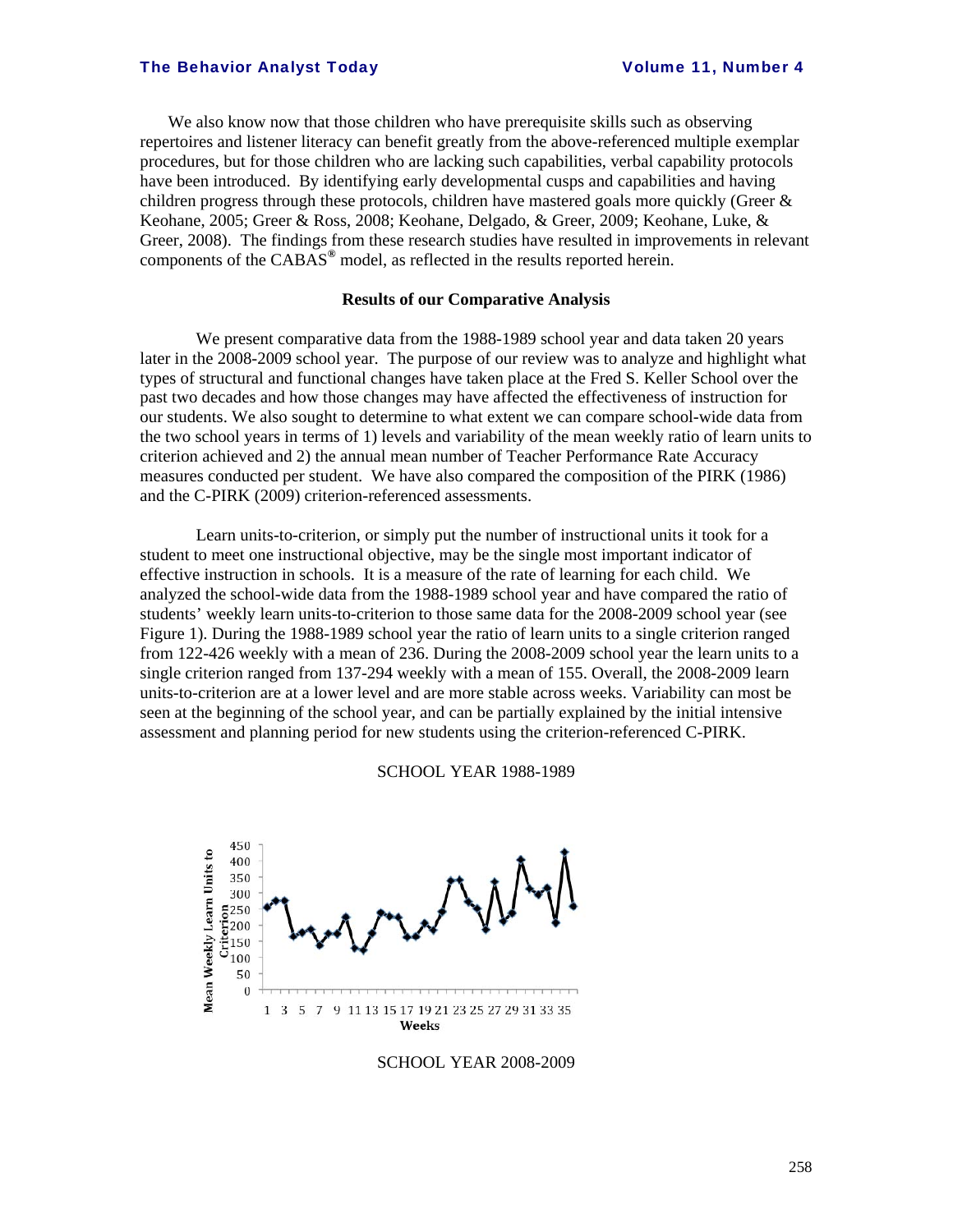

 *Figure 1*. A comparison of the mean number of learn units-to-criterion across weeks for school years 1988-1989 and 2008-2009. The data from the 1988-1989 school year are more variable across weeks than the data from 2008-2009. The 1988-1989 data are presented across 36 weeks while the 2008-2009 data are presented across 39 weeks. This is attributable to differences in the school calendars for those years.

We also compared the means and standard deviations of both sets of data and found a 68% decrease in the mean and a 34% decrease in the standard deviation from the mean from 1988-1989 to 2008-2009 (see Figure 2). Figure 3 represents annual TPRA observations. The data show a slightly higher mean number of TPRAs per student conducted in the 2008-2009 school year. In 1988-1989 the Fred S. Keller School enrolled an annual total of 24 full-time equivalent students as compared to 103 in 2008-2009 (the number of full time equivalent students was calculated by totaling the number of 25 hour school weeks attended by all students and then dividing by 45 weeks). These TPRA comparisons suggest that the Keller School has grown its supervision relative to its student enrollment. This is a necessary factor in the successful implementation of the CABAS® model as has been demonstrated frequently since its inception.



 *Figure 2*. A comparison of standard deviations from the mean of weekly learn units to criterion and mean weekly learn units to criterion for school years 1988-1989 and 2008-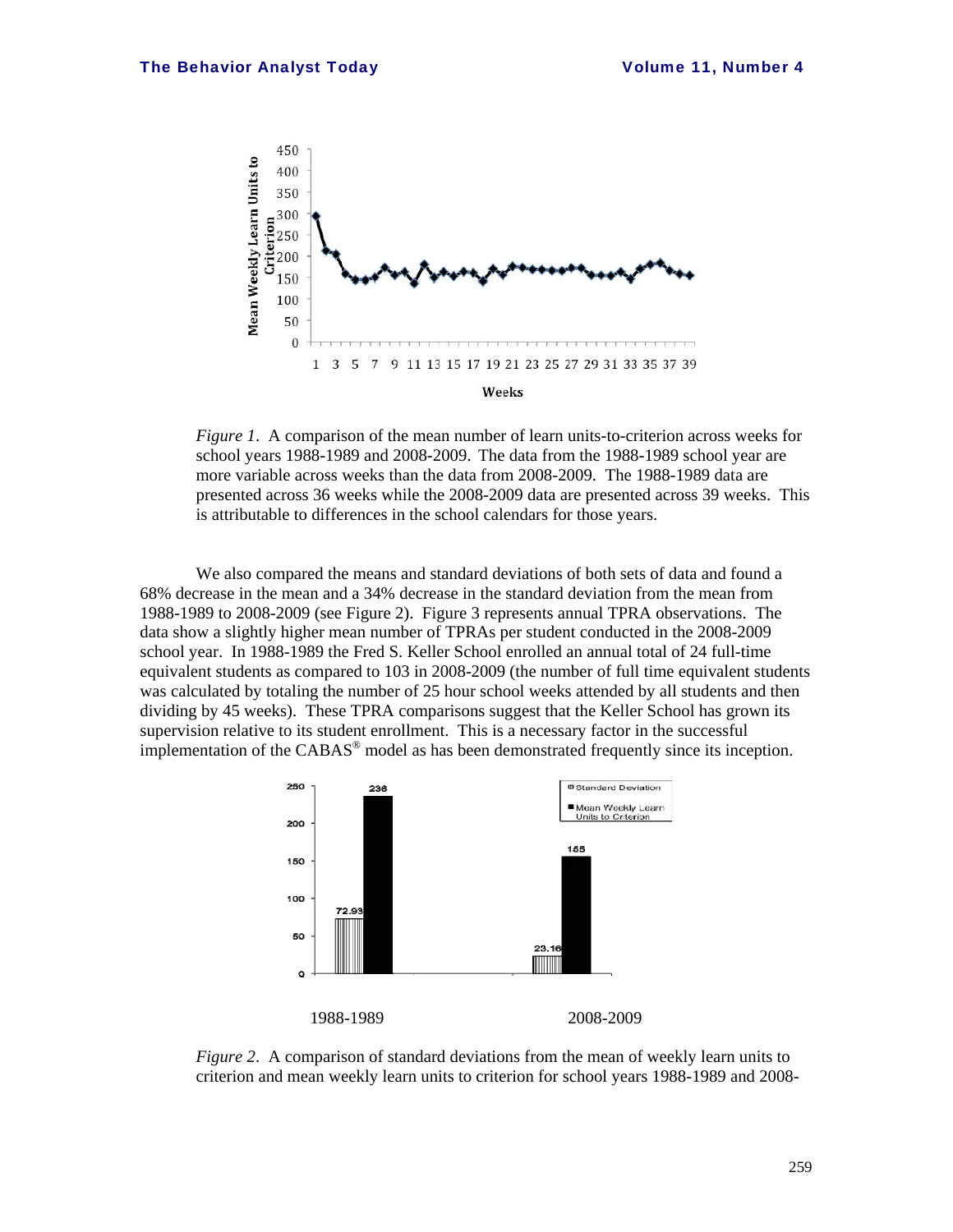2009. The data from school year 2008-2009 shows a 68% lower mean for learn units to criterion and a 34% lower standard deviation from the mean.



*Figure 3*. The mean number of Teacher Performance Rate Accuracy observations by Master Teachers and Behavior Analyst supervisors per student for school years 1988-1989 and 2008-2009. The data show a 12.5% increase in the number of TPRAs conducted per student from 1988-1989 to 2008-2009.

Table 1 shows a comparison of the numbers and categories of behaviors assessed by the Preschool Inventory of Repertoires for Kindergarten (PIRK) in 1988 and by the  $CABAS^{\circledcirc}$ International Curriculum and Inventory of Repertoires for Children from Preschool through Kindergarten (C-PIRK, 2009). The total number of behaviors assessed by the C-PIRK is 36% higher than the number of behaviors that were assessed by the PIRK. An increase in functional assessment items likely provides a more complete description of a student's capabilities and repertoires as well as his or her needs. This would enable a teacher or behavior analyst supervisor to choose more precise goals and interventions that may potentially lead to higher rates of acquisition.

#### Table 1

 *A comparison of repertoires assessed by the Preschool Inventory of Repertoires for Kindergarten (PIRK) in 1988 and repertoires assessed by the CABAS International Curriculum and Inventory of Repertoires for Children from Preschool through Kindergarten (C-PIRK) in 2009. The total number of behaviors assessed by the C-PIRK is 36% higher than the number of behaviors that were assessed by the PIRK.* 

| Domain                          | <b>PIRK</b> | C-PIRK (2009)                  |
|---------------------------------|-------------|--------------------------------|
|                                 |             |                                |
| <b>Community of Reinforcers</b> | 16          |                                |
| Social                          | 12          | subcategory of self-management |
| <b>Emotional Affective</b>      | 17          |                                |
| Self-Management                 |             | 57                             |
| School Self-Sufficiency         | 29          | subcategory of self-management |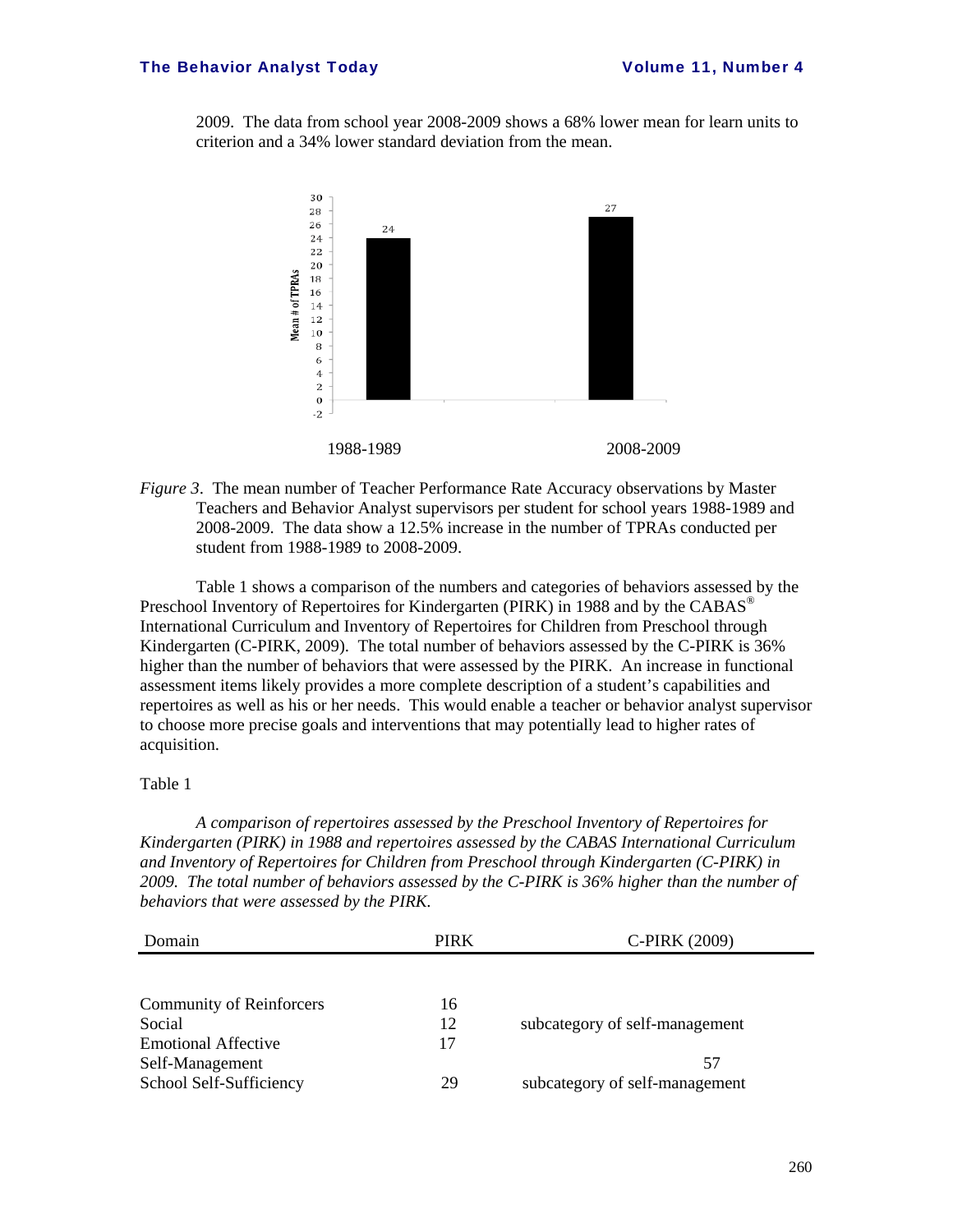| Cognitive                   | 84  |                                  |
|-----------------------------|-----|----------------------------------|
| Academic Literacy           |     | 172                              |
| <b>Physical Development</b> | 21  | 56                               |
| Communication               | 27  | subcategory of academic literacy |
| TOTAL REPERTOIRES ASSESSED  | 190 | 301                              |

#### Discussion

Reviewing progress of the Fred S. Keller School program over the past 20 years, or any behavior analytic model of instruction, can be challenging. It is, however, simplified by the fact that the school is a research based, data driven model. Student outcomes are what are most important and their measures drive all components of the model. While we are unable to definitively point to causal relations, we feel that we have highlighted some of the important changes that have taken place over the past two decades allowing us to draw some important comparisons illustrating the evolution of the CABAS® model.

The decrease in learn units-to-criterion for students as well as more stability in the data (Figures 1 and 2) can be attributed to many changes in the model of instruction over the past 20 years. The aforementioned decision-tree protocol for data analysis is essential for analyzing student progress and ensuring that ineffective teaching tactics are not utilized for any particular student for any prolonged length of time. As scientists, we know that not every teaching tactic is effective for every child. The corpus of behavioral literature provides us with over 300 different teaching tactics that can be applied when analyzing student data especially in situations where the student is not simply learning through the presentation of the learn unit. The data then need to be analyzed, taking into consideration the teacher's behavior, the student's instructional history, the response topography, instructional materials, motivation, and many other variables that are specific to that particular student. Using this information one can go to the behavioral literature and choose a tactic that may be a more effective way of teaching a particular skill to a student. This decision-tree protocol for teachers was not in place 20 years ago in the CABAS<sup>®</sup> system and we believe it is essential for effective behavior analytic teaching.

Many of the critical features of the CABAS<sup>®</sup> model were in place 20 years ago and have remained intact or been refined over the past two decades. Thus, teachers at the Fred S. Keller School, like all CABAS<sup>®</sup> trained teachers, can manage behavior that would otherwise interfere with instruction. They can measure and therefore assess student progress continually and effortlessly. They can identify learning difficulties early and analyze the data to figure out where the problem lies. They can apply research-based scientific tactics to remedy instructional and behavioral problems. They can evaluate, modify, or create, when necessary, curricula that are appropriate for their students. They can identify gaps in their students' repertoires that prevent them from making significant educational progress, such as missing developmental capabilities, and induce those using protocols identified through current research efforts. These include critical capabilities for the achievement of complex or higher-order concepts.

At the Fred S. Keller School, every administrator, behavior analyst supervisor, classroom teacher and teaching assistant is mandated to continuously work on teacher training modules included in our rank system. Employees are not paid contingent upon time on the job or college degree but their expertise of the science of behavior. This is demonstrated through completion of teacher training modules which include knowledge of their verbal behavior about the science,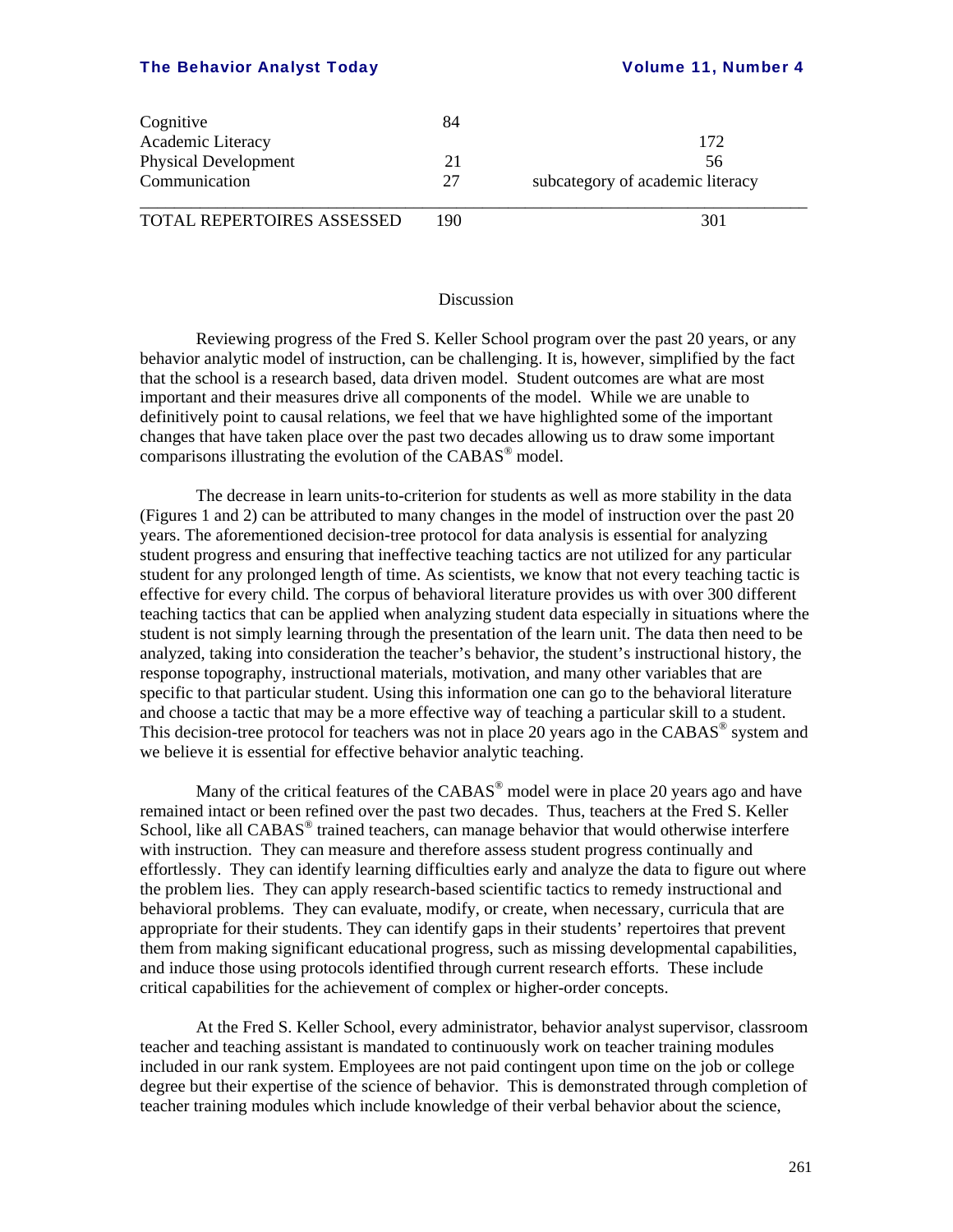verbally mediated skills, and contingency-shaped skills which are measured based on their performance in classrooms. These training modules ensure that teachers show proficiency in data decision analysis and awareness of a wide variety of empirically tested teaching techniques. In situ observations are conducted several times weekly through the use of the TPRA procedure conducted by behavior analyst supervisors and master teachers in the school. This ensures that not only can they understand what is read in scientific journals and texts, but they can also take what is read and apply it to the classroom setting.

Our teachers are expertly trained because of how the CABAS® model is organized (Greer, Keohane, & Healy, 2002; Greer, 2002). CABAS<sup>®</sup> is a cybernetic system, at the heart of which lie the students. The students drive the system because the teachers' performance is measured based on their students' performance. Students learn only as fast as their teachers can teach them. The number of learn units received and the number of objectives achieved by students is a direct measure of teacher behavior. And, those objectives are tied directly to state standards, so our teachers are accountable at all levels for the achievement of their students. Our model is designed such that, just as teachers are responsible for their students' achievement, teacher mentors and behavior analyst supervisors are responsible for the performance of their teachers. And beyond that, CABAS® consultants and university faculty are responsible for the performance of teacher mentors and behavior analysts.

For the past 5 years CABAS<sup>®</sup> has been implemented in elementary general education classrooms where our system of schooling is called the Accelerated Independent Learner Model. The goal is to teach repertoires and induce capabilities that children need to succeed in the general education setting. We are taking pieces of this model and implementing them in our integrated preschool and toddler classes. The data presented in this paper demonstrate The Fred S. Keller School has been successful in improving the quality of life of many children with disabilities. We now seek to utilize what we've learned with young children from disenfranchised backgrounds in order to test whether our model, particularly its focus on language (Naming) as well as our assessments enable us to bridge the educational achievement gap for these children.

What do the next two decades hold for CABAS<sup>®</sup>? Research- based behavior analytic programs like ours should be just that; based on research conducted at their schools as well as other empirically tested methods found in the scientific literature. Teaching techniques at  $CABAS^{\hat{\otimes}}$  schools will continue to be driven by the research that can empirically prove the most efficient ways to teach our students and teachers. Curriculum for students is constantly changing and our teaching techniques are constantly being built upon. The instructional learning modules by which our teachers are trained are simultaneously being amended to be able to supply them with the latest and most efficient teaching strategies. We will continue to demonstrate that good teaching is not an art, but a science, and that good teaching practices and models can be replicated.

#### References

- Albers, A. & Greer, R. D. (1991). Is the three-term contingency trial a predictor of effective instruction? *Journal of Behavioral Education*, *1*, 337-354.
- Fiorile, C. A. & Greer, R. D. (20017). The induction of Naming in children with no prior tact responses as a function of multiple exemplar histories of instruction. *The Analysis of Verbal Behavior, 23*(1)**,** 71–87.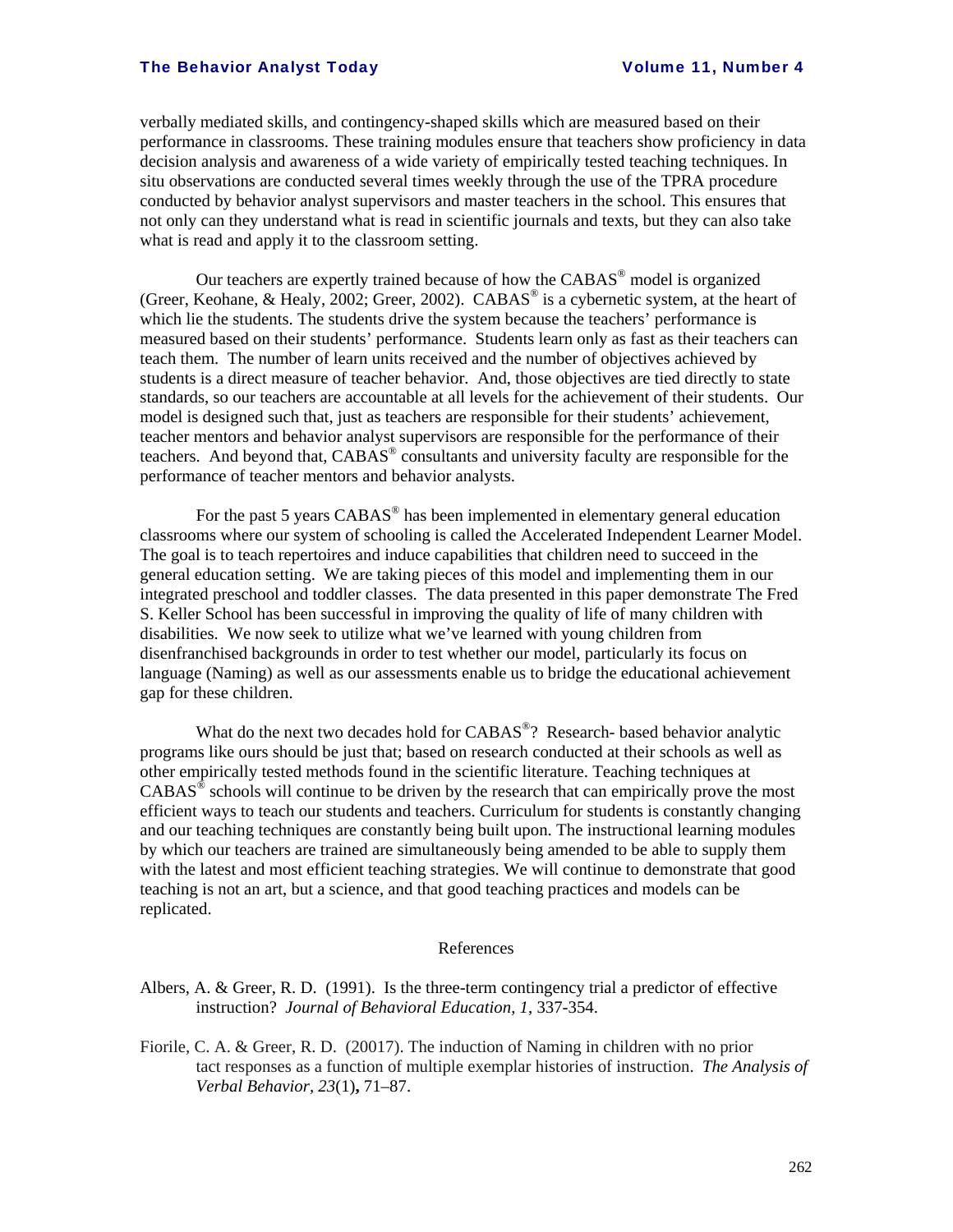- Gilic, L. (2005). Development of Naming in two-year-old children. (Unpublished doctoral dissertation), Columbia University, New York.
- Greer, R.D. (1991). Teaching practices to save America's schools: The legacy of B.F. Skinner, *Journal of Behavioral Education, 1,* 159-164.
- Greer, R. D. (1994). The measure of a teacher. In I. R. Gardner et. al. (Eds.), Behavior analysis in education: Focus on measurably superior instruction. Pacific Groves, CA: BrooksCole.
- Greer, R. D. (2002). *Designing teaching strategies: An applied behavior analysis systems approach*. San Diego, CA: Academic Press.
- Greer, R. D. and Keohane, D. D. (2005). The evolutions of verbal behavior in children. *Behavioral Development Bulletin* 1: 31-47*.* Reprinted in 2006 in the *Journal of Speech and Language Pathology: Applied Behavior Analysis* 1(2): http://www.behavior-analysttoday.com
- Greer, R.D., Keohane, D., & Healy, O. (2002). Quality and comprehensive applications of behavior analysis to schooling. *The Behavior Analyst Today, 3,* 120-132.
- Greer, R. D., McCorkle, N., & Williams, G. (1989). A sustained analysis of the behaviors of schooling. *Behavioral Residential Treatment*, *4*(2), 113-141.
- Greer, R. D. & McDonough, S. H. (1999). Is the learn unit the fundamental unit of pedagogy? *The Behavior Analyst*, *20*, 5-16.
- Greer, R. D. & Ross, D. E. (2008) *Verbal behavior analysis: Inducing and expanding new verbal capabilities in children with language delays.* Boston: Pearson Education, Inc.
- Greer, R.D. & Speckman, J. (2009). The integration of speaker and listener responses: A theory of verbal development. *The Psychological Record*, *59*, 449-488.
- Greer, R. D., Stolfi, L. Chavez-Brown, M. and Rivera-Valdes, C. L. (2005). The emergence of the listener to speaker component of naming in children as a function of multiple exemplar instruction*. The Analysis of Verbal Behavior, 21,* 123-134.
- Greer, R. D., Yuan, L., & G. Gautreaux. (2005). Novel dictation and intraverbal responses as a function of a multiple exemplar instructional history. *The Analysis of Verbal Behavior, 2,* 99-116.
- Horne, P. J. & Lowe, C. F. (1996). On the origins of Naming and other symbolic behavior. *Journal of the Experimental Analysis of Behavior, 65,* 185-241.
- Ingham, P. & Greer, R. D. (1992). Changes in student and teacher responses in observed and generalized settings as a function of supervisor observations of teachers. Journal of Applied Behavior Analysis, 25, 153-164.
- Keohane, D. D., Delgado, J. P., & Greer, R.D. (2009). Observing responses: Foundations of higher order verbal operants. In Y. Barnes-Holmes & R. Rehfeldt (Eds.), *Applications of relational frame theory* (pp. 41-62). Los Angeles: Harbinger Press.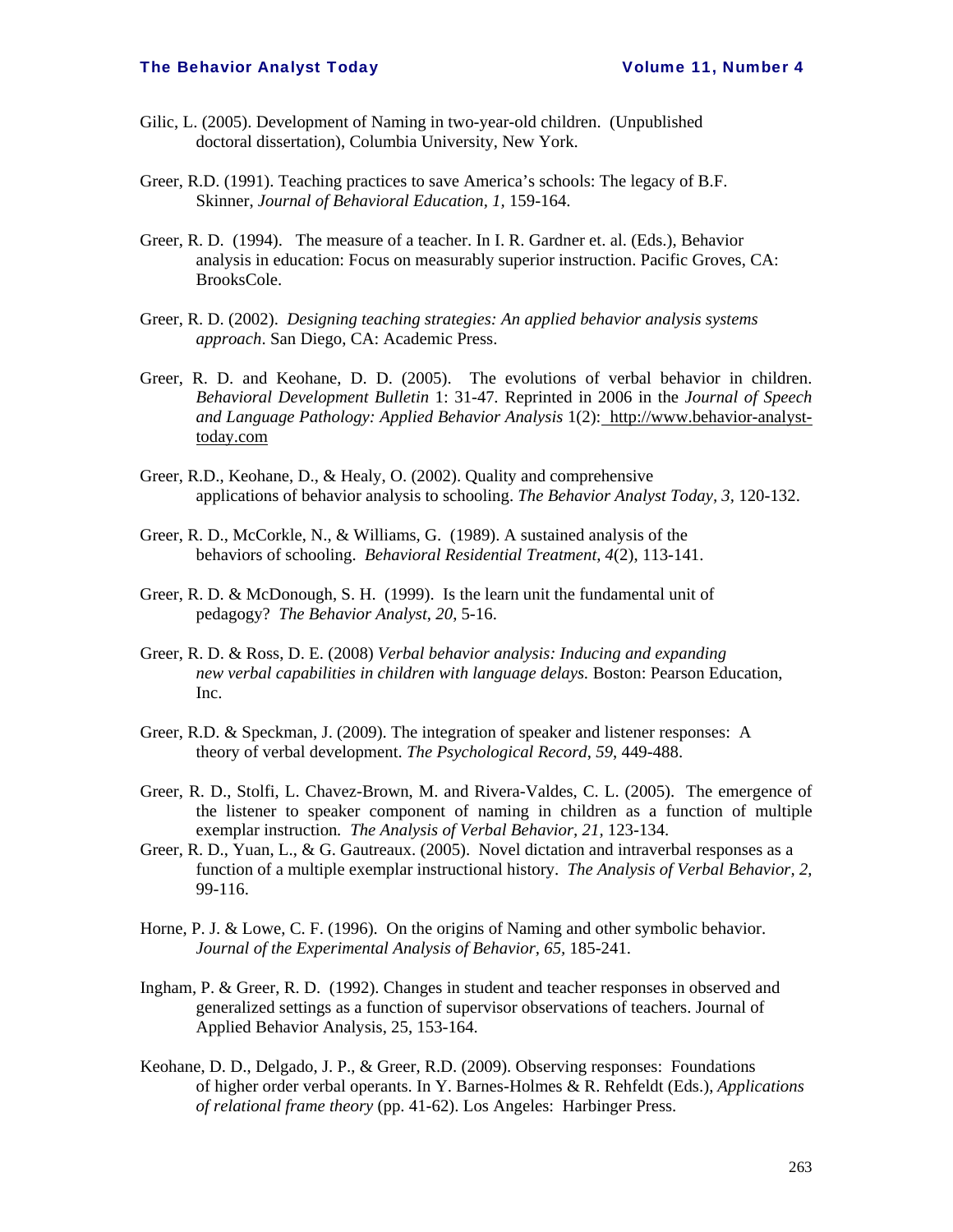- Keohane, D. D. & Greer, R. D. (2005). Teacher's use of verbally governed algorithm and student learning. *International Journal of Behavioral Consultation and Therapy*, *1*, 252-271.
- Keohane, D. D., Luke, N., & Greer, R. D. (2008). The things we care to see: The effects of rotated protocol immersion on the emergence of early observing responses. *Journal of Early and Intensive Behavioral Interventions*, *5*(1), 23-39.
- Lamm, N. & Greer, R.D. (1991). A systematic replication and a comparative analysis of CABAS®. *Journal of Behavioral Education, 1,* 421-444.
- Lowe, C.F., Horne, P.J. & Hughes, J.C. (2005). Naming and categorization in young children III: Vocal tact training and transfer of function. *Journal of the Experimental Analysis of Behavior, 83(1), 47-65*Nuzzolo-Gomez, R. & Greer,
- R.D. (2004). The emergence of untaught mands or tacts with novel adjective-object pairs as a function of instructional history. *The Analysis of Verbal Behavior, 24*, 30-47.
- Ross, D. E., Singer-Dudek, J., & Greer, R. D. (2005). The teacher performance rate accuracy scale (TPRA): Training as evaluation. *Education and Training in Developmental Disabilities*, *40*, 411-423.
- Scherzo, K. (2010). The role of teacher-student relationships in an early childhood Comprehensive Application of Behavior Analysis to Schooling (CABAS®) setting. Doctoral dissertation, Teachers College, Columbia University, New York, NY.
- Selinske, J., Greer, R.D., & Lodhi, S. (1991). A functional analysis of the comprehensive application of behavior analysis to schooling. *Journal of Applied Behavior Analysis, 13,* 645-654.
- Vaughn, S. & Fuchs, L.S. (2003). Redefining learning disabilities as inadequate responses to instruction: the promise and potential problems. *Learning Disabilities Research and Practice, 18, 3,*137-146*.*
- Waddington, E. M. & Reed, P. (2009). The impact of using the "Preschool Inventory of Repertoires for Kindergarten" ( $PIRK^{\circledast}$ ) on school outcomes for children with Autistic Spectrum Disorders. *Research in Autism Spectrum Disorders*, *3*, 809-827.

#### Acknowledgements

There are many individuals who have contributed to the ongoing success of the Fred S. Keller School. Their research efforts and conceptual contributions have helped to shape the structure and function of our system, leading to better outcomes for our students. We acknowledge our predecessors and all those who currently work to move our system forward into the future. We thank mostly the thousands of students over the years whose data have driven the evolution of our model.

Author Contact Information: Correspondence concerning this article should be addressed to:

Jessica Singer-Dudek, Ph.D.